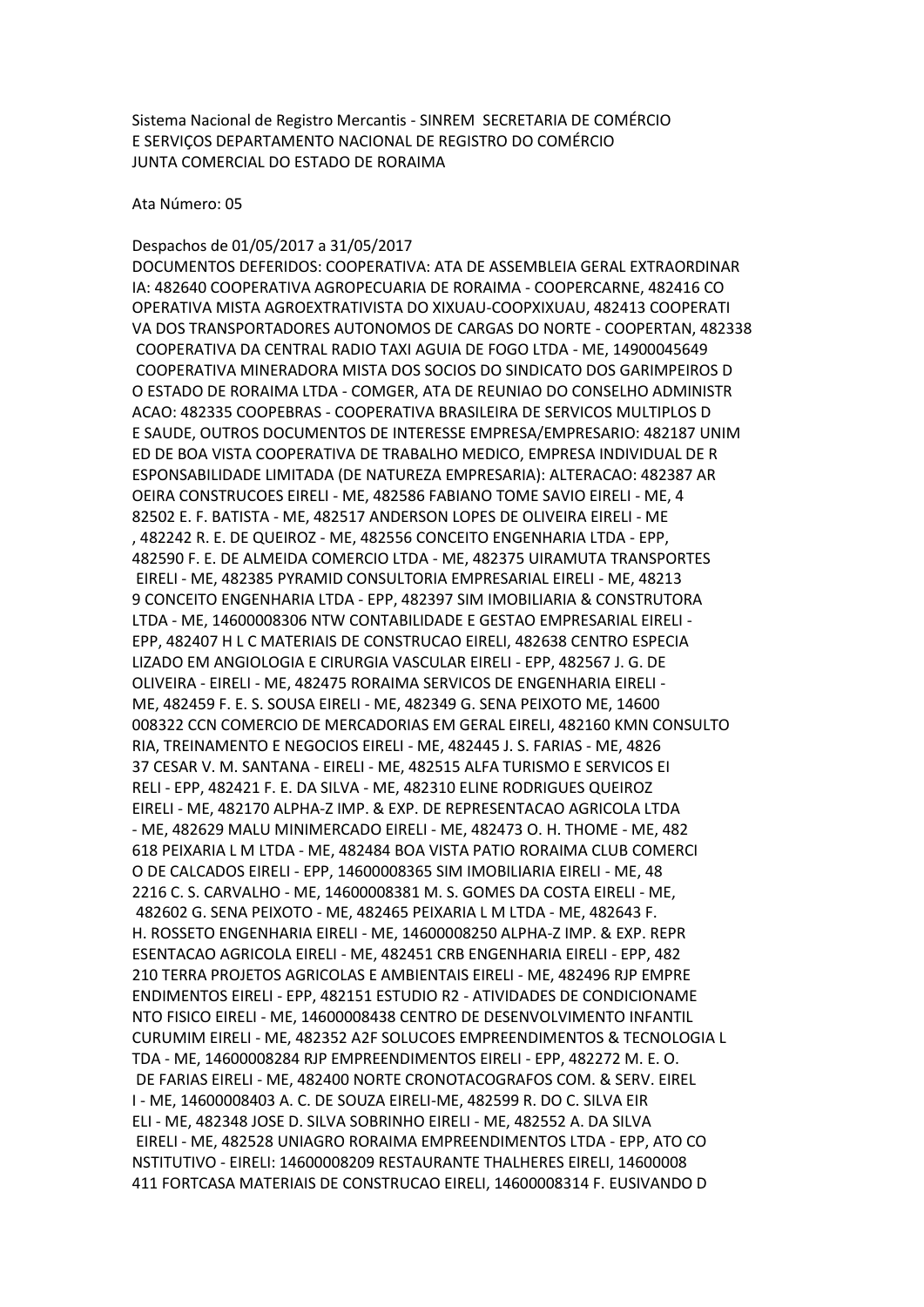A SILVA EIRELI ME, 14600008195 SILVANETE DA SILVA SOUSA EIRELI, 1460000 8241 C. DOS SANTOS CARVALHO EIRELI - ME, 14600008187 A. B. FEITOSA EIRE LI, 14600008357 J. P. BARRETO DE SOUZA - EIRELI, 14600008276 R. E. DE Q UEIROZ EIRELI ME, 14600008225 J M DA CRUZ EIRELI, 14600008233 E. F. B. DE BRITO EIRELI, 14600008373 E. F. BATISTA EIRELI - ME, 14600008331 J. S. FARIAS EIRELI ME, 14600008349 MALU MINIMERCADO EIRELI - ME, 14600008 292 PRISCILA BONFIM NOGUEIRA EQUIPAMENTOS ELETROELETRONICOS EIRELI, 146 00008390 ROMY DE O. C. DE MENDONCA EIRELI, 14600008420 CONCEITO ENGENHA RIA EIRELI - EPP, 14600008217 SUNSHINE EMPREENDIMENTOS EIRELI, 14600008 268 L. FERREIRA LOPES EIRELI, ENQUADRAMENTO DE EPP: 482178 SUNSHINE EMP REENDIMENTOS EIRELI - EPP, ENQUADRAMENTO DE MICROEMPRESA: 482490 J. P. BARRETO DE SOUZA - EIRELI - ME, 482135 A. B. FEITOSA EIRELI - ME, 48219 1 J M DA CRUZ EIRELI - ME, 482510 ROMY DE O. C. DE MENDONCA EIRELI ME, 482236 L. FERREIRA LOPES EIRELI - ME, 482149 SILVANETE DA SILVA SOUSA E IRELI - ME, 482192 E. F. B. DE BRITO EIRELI ME, 482157 RESTAURANTE THAL HERES EIRELI ME, 482358 PRISCILA BONFIM NOGUEIRA EQUIPAMENTOS ELETROELE TRONICOS EIRELI ME, 482533 FORTCASA MATERIAIS DE CONSTRUCAO EIRELI - ME , EXTINCAO/DISTRATO: 482480 A. V CAVALCANTE SEMI JOIAS EIRELI - ME, OUT ROS DOCUMENTOS DE INTERESSE EMPRESA/EMPRESARIO: 482564 D. L. M. NUNES E IRELI - EPP, 482511 S. L. FRANCO EIRELI - ME, 482523 THALITA DISTRIBUID ORA E COMERCIO LTDA ME, 482503 AROEIRA CONSTRUCOES EIRELI - ME, 482359 I. DA SILVA BRANDAO EIRELI - ME, 482133 CONSTRUTORA LUANNA EIRELI - EPP , 482208 R.C. DE AGUIAR EIRELI - ME, 482645 F. DE J. BARBOSA EIRELI - M E, 482551 L M REIS DE SOUSA EIRELI-ME, 482462 CRB ENGENHARIA EIRELI - E PP, 482458 R. S. DO NASCIMENTO EIRELI - EPP, 482424 R R P CONSTRUCOES E IRELI, 482516 SAVANA SERVICOS DE AGRONOMIA E ENGENHARIA EIRELI - ME, 48 2241 FERRARI CONSTRUCOES E SERVICOS EIRELI - EPP, 482641 PRO SAUDE RORA IMA COMERCIO ATACADISTA DE PRODUTOS ODONTOLOGICOS EIRELI - EPP, 482343 DISTRIBUIDORA VRIL COMERCIO ODONTO MEDICO HOSPITALAR EIRELI - EPP, 4825 20 DEDETIZADORA LORD EIRELI - ME, 482504 PASSOS RAVEDUTTI COMERCIO E SE RVICOS EIRELI - ME, 482432 Q M DE CASTRO PLACIDO EIRELI - EPP, 482132 N OBREGA COMERCIO DE MOVEIS EIRELI - ME, PROCURACAO (QUANDO ARQUIVADA IND IVIDUALMENTE) : 482161 MEDICAL MEDICAMENTOS RR EIRELI - ME, EMPRESARIO: ALTERACAO: 482479 EDVALDO MATOS DA SILVA - ME, 482379 F . G . DA SILVA LIMA - ME, 482229 BRUNA M J DE MORAES ME, 482340 J CASTRO EDA - EPP, 4 82478 E. DE MAGALHAES SILVA - ME, 14100289161 R S DE ARRUDA PERFUMARIA - ME, 482324 JAKSON DE SOUSA SILVA - ME, 482140 GABRIELA V COLARES APOI O ADMINISTRATIVO - ME, 482317 ANTONIO CARLOS DO NASCIMENTO - ME, 482211 ALCYONE P DE SOUSA - ME, 482384 FRANCIVANIA FERREIRA DOS SANTOS - ME, 482273 SEBASTIAO PEREIRA DA SILVA - ME, 482143 O A DE FRANCA FILHO ME, 482572 JOSE F DO NASCIMENTO ME, 14900045592 F M MENDES MAGALHAES - ME, 482438 K A DA COSTA - ME, 482239 W. S. CARVALHO - ME, 482162 M D D SA E GOES - ME, 482651 JEAN GOMES BRAGA - ME, 482562 A P M DA COSTA - ME, 4 82463 D. DA SILVA FERREIRA - ME, 482223 A. C. A. BEZERRA - EPP, 482303 R SARMENTO SILVA ALBUQUERQUE - ME, 482347 RAILENA GOMES MARTINS - ME, 4 82237 EZEQUIEL DE SOUSA ARAUJO ME, 482254 M. I. R. RODRIGUES - ME, 4824 71 G. S. R. LEITE RODRIGUES - ME, 482360 MARIA EVA PEREIRA SILVA - ME, 482635 J.P.L. DA SILVA - ME, 482444 MONICA ALESSI - ME, 482419 LEO R. N ERY - ME, 482588 B. CARVALHAL BARBOSA - ME, 482207 ROBERTO OLIVEIRA DA SILVA - ME, 482623 RAYLA PEREIRA LIMA - ME, 482613 JANISON VIEIRA ME, 4 82372 R S DE ARRUDA - ME, 482304 R. P. DA SILVA - ME, 482280 JEANNE MAR INA DE SOUSA BASTOS - ME, 482147 F. P. DE MORAES - ME, 482169 E P DA SI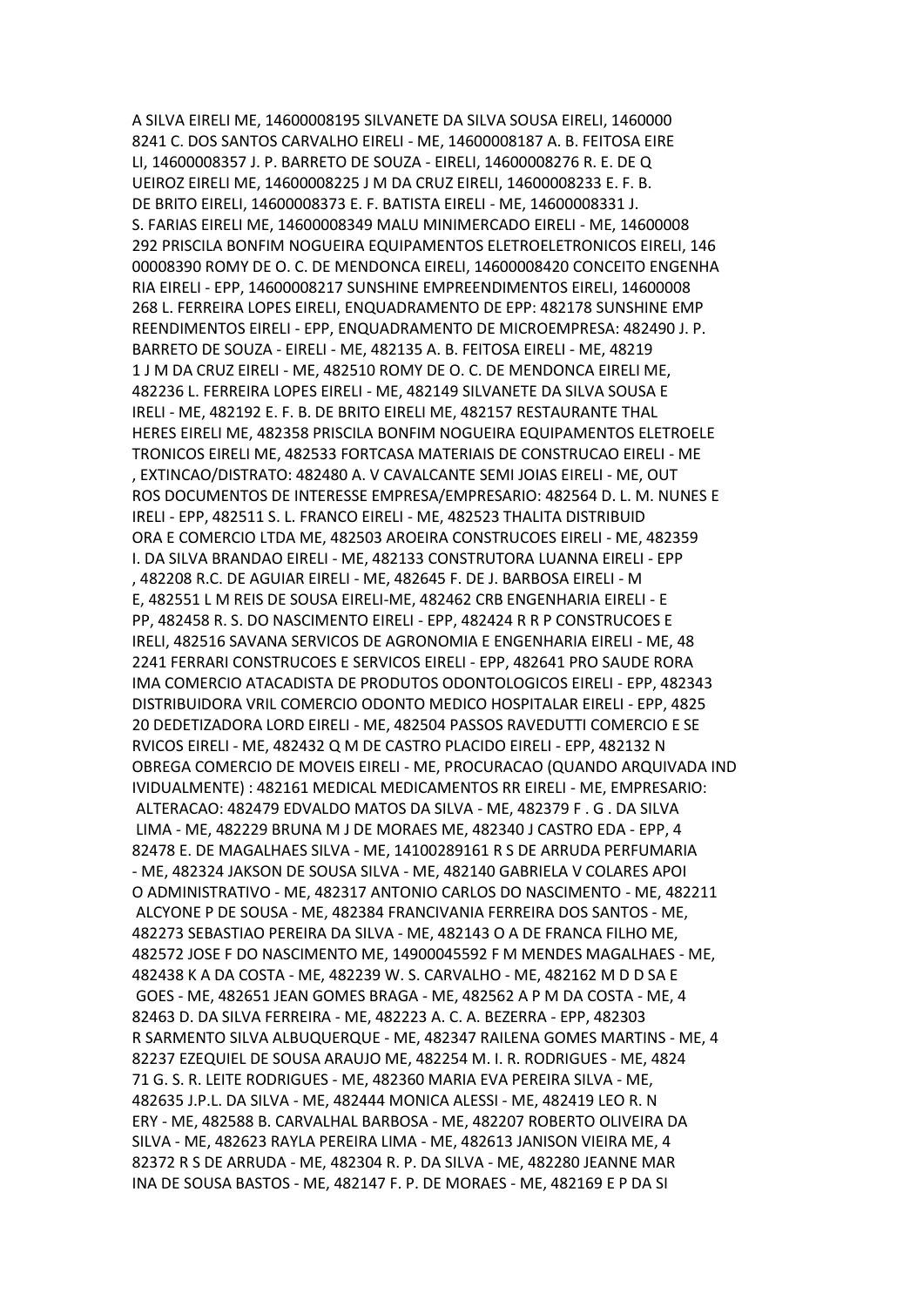LVA - ME, 482243 V. DA S. GONCALVES - ME, 482232 J. R. PINOTTI - ME, 14 900045606 A. ALEFF BARBOSA LIMA - ME, 482598 ABRAO B DA SILVA - ME, 482 233 E. CORREIA DA SILVA - ME, 482446 IRACI DA SILVA OLIVEIRA - ME, 4823 94 G H CORREA CAVALCANTE - ME, 482306 R. MENEZES DOS SANTOS - ME, 48253 0 P. P. O. DIAS - ME, 482593 G. DA S. SILVEIRA - ME, 482285 E M DE AGUI AR ME, 482412 I L BARBOSA LIMA - ME, 482196 D. L. DIAS - ME, 482341 A P MAIA GOMES EPP, 482176 G. ALMEIDA LACERDA - ME, 482649 MARIA DO SOCORR O DO NASCIMENTO LEAO - ME, 482521 S. ANTUNES PINTO - ME, 482163 S G DOS SANTOS - ME, 482214 REINALDO BARROS RODRIGUES - ME, 482576 E. M. CARVA LHO MADEIRA - ME, 482498 W. A. OLIVEIRA - ME, 482197 D MACIEL LIMA - ME , 482188 FRANCINELMA DA S CAVALCANTE - ME, 482454 NILSON SANTANA DUTRA 76972780144 - ME, 482205 BENTO F DE OLIVEIRA FILHO - ME, 482258 JADIELI SON DA SILVA PEREIRA - ME, 482566 C FERREIRA DOS SANTOS ME, 482234 S. L . B. JUNIOR - ME, 482612 SIDNEY BARROS ALVES - - ME, 482288 M J C COS TA - ME, 482461 F. A. DA S. XAVIER - ME, 482527 DANIEL DA SILVA LIMA - ME, 482378 A. DE CARVALHO CHAVES - ME, 14900045576 S. DE A. REGO - ME, 482345 EDSON J F DE MORAIS - ME, 482559 M. C. A. DE OLIVEIRA - ME, 4824 34 JADIELISON DA SILVA PEREIRA - ME, 482257 D. ROSSI IND. COM. E SERVIC OS - EPP, 482325 D. S. MORCELI - ME, 482529 J C S AMAZONAS ME, 482595 A RACI GONCALVES COSTA - ME, 482524 FLAVIO MASSAHIRO UMEO - ME, 482268 M. M. R. DE MORAIS - EPP, 482555 F. G. NOGUEIRA - EPP, ENQUADRAMENTO DE E PP: 482283 MARIA DAS GRACAS R. POLICARPO - EPP, 482557 S. SIDLER AGROPE C SUPORTE ADMINISTRATIVO - EPP, 482625 D.M PONTES - ME, ENQUADRAMENTO D E MICROEMPRESA: 482639 DEGLAN A. DE SOUZA - ME, 482500 R M P VIEIRA - M E, 482585 M L A BOTELHO - ME, 482346 G. H. MALINOWSKI DA SILVA ENGENHAR IA - ME, 482449 LEONARDO FARIAS CASTRO - ME, 482224 H. M. DA CUNHA - ME , 482571 ANTONIO A B DA SILVA - ME, 482505 C C T DA SILVA - ME, 482195 PATRICIA ARAUJO BORGES ME, 482565 O. FIDELES DA SILVA JUNIOR - ME, 482 410 ROSIANE DE C BARRETO ME, 482248 S C NEIVA - ME, 482578 TAINARA SOUZ A SOBRAL - ME, 482491 R. ARAUJO DE MELO ME, 482414 ERISMAR P. DE ARAUJO - ME, 482332 F DA SILVA - ME, 482497 A. DA S. VILHENA ME, 482171 L DE SOUZA FREITAS - ME, 482219 R N DOS A BARROSO REPRESENTACOES - ME, 48238 1 L CAVALCANTE OLIVEIRA ME, 482220 KAROLINE BENICIO MIRANDA - ME, 48265 4 J. A. FERREIRA - ME, 482351 R F DO VALE - ME, 482417 JOSUE L RAMOS - ME, 482336 RIDDLEY GUYNNES SILVA SOUSA - ME, 482522 V. S. DOS SANTOS NO GUEIRA - ME, 482314 R L DA SILVA - ME, 482167 M H ALT - ME, 482271 M R A DE SOUSA - ME, EXTINCAO/DISTRATO: 482614 D M PEIXOTO - ME, 482485 SON IA MARIA OLIVEIRA DA SILVA - ME, 482569 M . H . A . IANNUZZI - ME, 4822 25 RAIMUNDO G. SILVA MERCEARIAS - ME, 482327 C G DA SILVA - ME, 482386 ANA P. DA S. RODRIGUES - ME, 482430 I BEZERRA - ME, 482148 A. B. DE SOU SA BARROS - ME, 482231 O LUCIANO FLORENTINO ME, 482470 L R DA COSTA ME, 482138 HAMILTON BRASIL FEITOSA, 482342 ADRIANA LIMA - ME, 482584 D. A. PINTO FONSECA - ME, 482402 FRANCISCO R SOUSA ME, 482321 M. A. AZEVEDO - ME, 482269 M L PIMENTEL SALDANHA ME, 482408 J C M DE OLIVEIRA ME, 482 311 S BENIGNO ALVES - ME, 482440 ILENE A. COSTA - ME, 482481 E PEREIRA DE SOUZA - ME, 482212 M E DIAS - ME, 482319 G SOARES DE SOUZA - ME, 482 249 SAMUEL DA SILVA SANTOS-ME, 482226 GISELE FIGUEIREDO SOUZA ME, 48218 2 EDILEUSA A. DE SOUZA - ME, 482482 A SILVA ARAUJO ME, 482159 W R B DUA RTE - ME, 482526 L D BEZERRA - ME, 482474 A C DOS REIS - ME, 482370 CLA ILMAR FERREIRA - ME, 482574 JOSIMO RODRIGUES DA SILVA - ME, 482292 LEAN DRO RODRIGUES DE BRITO ME, 482477 THATHYELLY RAYZA MOURA CAVALCANTE - M E, 482431 FRANCISCO DA CHAGAS RIBEIRO, 482652 R S COSTA ME, 482589 M A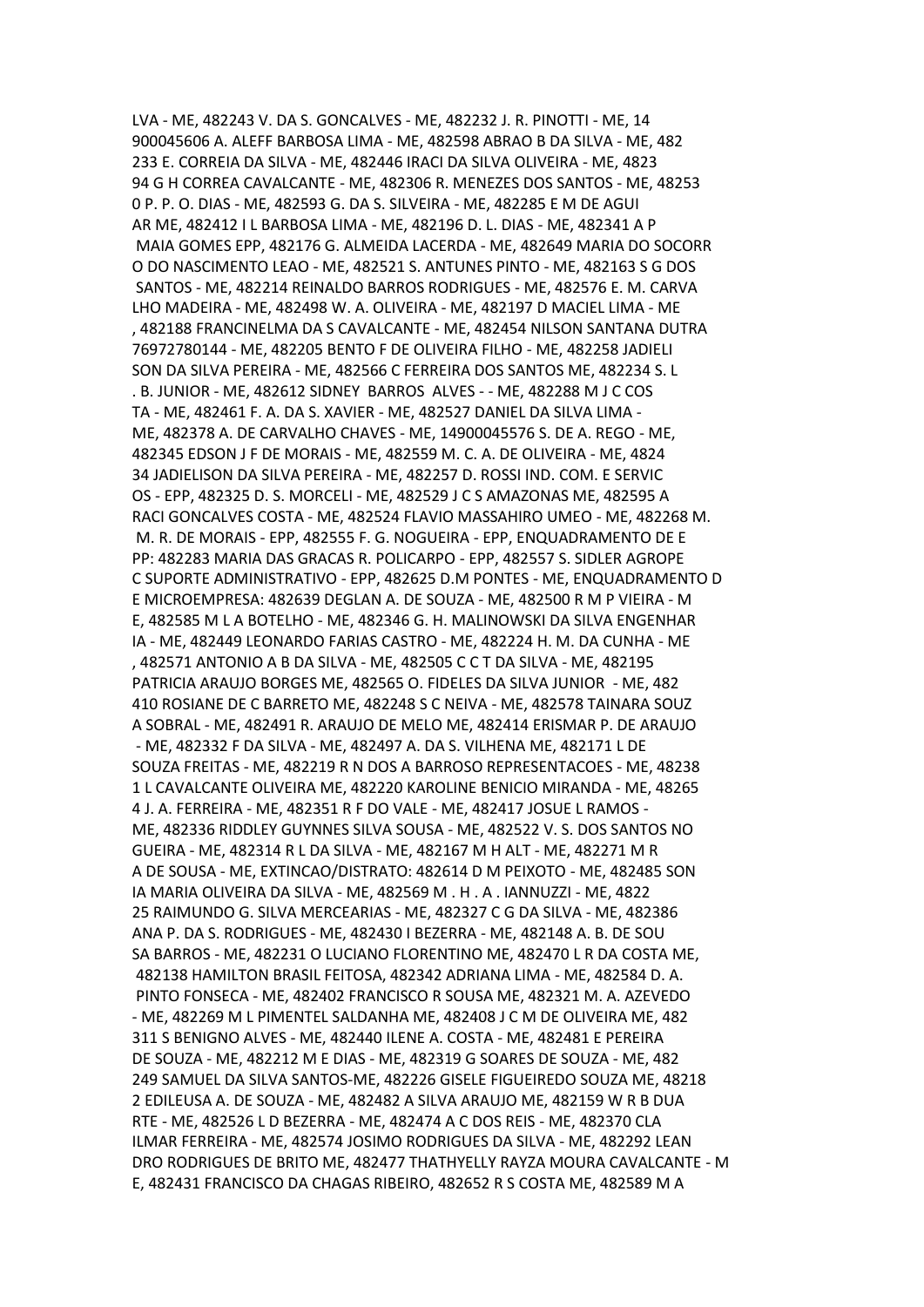B FURTADO - ME, 482356 M DE F MARQUES FILINTO - ME, 482390 M. WANDERLEY DE SOUZA - ME, 482286 B B P PEREIRA ME, 482428 H. P. CARDOSO DOS SANTO S - ME, 482238 S. DOS SANTOS GOMES - ME, 482291 S L DA SILVA, 482380 L. G. DOURADO SUZUKY - ME, 482158 MARIA DO SOCORRO RABELO NOBRE - ME, 482 155 F. LIMA - ME, INSCRICAO: 14100289331 C C T DA SILVA, 14100289322 R M P VIEIRA, 14100289349 V. S. DOS SANTOS NOGUEIRA, 14100289225 G. H. MA LINOWSKI DA SILVA ENGENHAIRA, 14100289217 RIDDLEY GUYNNES SILVA SOUSA, 14100289136 H. M. DA CUNHA, 14100289411 DEGLAN A. DE SOUZA, 14100289144 S C NEIVA, 14100289101 PATRICIA ARAUJO BORGES, 14100289357 S. SIDLER A GROPEC SUPORTE ADMINISTRATIVO, 14100289403 D.M PONTES, 14100289128 KARO LINE BENICIO MIRANDA, 14100289365 O. FIDELES DA SILVA JUNIOR, 141002892 33 R F DO VALE, 14100289306 R. ARAUJO DE MELO, 14100289179 MARIA DAS GR ACAS R. POLICARPO, 14100289276 ERISMAR P. DE ARAUJO, 14100289250 ROSIAN E DE C BARRETO, 14100289373 ANTONIO A B DA SILVA, 14100289381 TAINARA S OUZA SOBRAL, 482218 R N DOS A BARROSO REPRESENTACOES, 14100289390 M L A BOTELHO, 14100289241 L CAVALCANTE OLIVEIRA, 14100289209 F DA SILVA, 14 100289080 M H ALT, 14100289420 J. A. FERREIRA, 14100289152 M R A DE SOU SA, 14100289284 JOSUE L RAMOS, 14100289098 L DE SOUZA FREITAS, 14100289 292 LEONARDO FARIAS CASTRO, 14100289195 R L DA SILVA, 14100289314 A. DA S. VILHENA, OUTROS DOCUMENTOS DE INTERESSE EMPRESA/EMPRESARIO: 482172 I. DA SILVA MARQUES - ME, 482486 J. R. N. DE JESUS - ME, 482501 SOUSA S ERVICOS DE CARTOGRAFIA - ME, 482193 ANTONIO M. DE OLIVEIRA - ME, 482337 V SOARES CRUZ - ME, 482201 DJALMA C. DA SILVA ME, 482411 A. DE CARVALH O CHAVES ME, 482264 N. S. D. TECNOLOGIA - ME, 482630 E DO NASCIMENTO MO URA MERCADOS ME, 482308 E DO NASCIMENTO MOURA MERCADOS ME, 482388 V. A. DE ASSIS - ME, 482328 P. RODRIGUES NETO - ME, 482181 R. L. DE OLIVEIRA - ME, 482265 SOUSA SERVICOS DE CARTOGRAFIA - ME, 482621 M. AUGUSTO NAS CIMENTO GOMES - ME, 482168 D G DE OLIVEIRA BRASILEIRO - ME, 482642 O L QUEIROZ ME, 482514 L. DE SOUZA FREITAS - ME, 482202 DJALMA C. DA SILVA ME, 482213 DJALMA C. DA SILVA ME, 482199 DJALMA C. DA SILVA ME, 482180 CARLOS TEIXEIRA RIBEIRO ME, 482542 ALEX SANTOS MACEIO - ME, 482166 RIZO LMAR A. DE OLIVEIRA - EPP, 482173 R. A. MACIEL - ME, 482329 PAULO DOS S ANTOS LIMA - ME, 482422 ITAMAR C. DA SILVA - ME, 482525 WALACE P. PORTO , 482266 J. P. R. DE SOUZA - ME, 482228 DJALMA C. DA SILVA ME, 482206 D JALMA C. DA SILVA ME, 482605 E. B. DE ALENCAR - ME, 482179 TONY T. R. M ENDONCA - ME, 482435 F. C. DE SOUSA - EPP, 482401 A C GALVAO JUNIOR - M E, 482624 J R VALENTE, 482512 MAURO DOS SANTOS FILHO - ME, 482357 E. S. YAMAGUTE - ME, 482489 A MORAIS ARAUJO - ME, 482203 DJALMA C. DA SILVA ME, 482200 DJALMA C. DA SILVA ME, 482581 T. P. C. MIRANDA - ME, 482452 E. C. LEMOS - ME, 482313 JOAO RAUL DA SILVA GATO - EPP, 482553 R. S. TE CHECHEM - ME, 482389 V. A. LIMA JUNIOR ENGENHARIA - ME, PROCURACAO (QUA NDO ARQUIVADA INDIVIDUALMENTE) : 482309 JC DE MELO BARBOSA - ME, REENQU ADRAMENTO DE ME COMO EPP: 482543 R. SARMENTO SILVA ALBUQUERQUE - EPP, S OCIEDADE ANONIMA ABERTA: ATA DE REUNIAO DO CONSELHO ADMINISTRACAO: 4822 47 TELEFONICA BRASIL S.A., OUTROS DOCUMENTOS DE INTERESSE EMPRESA/EMPRE SARIO: 482164 TELEFONICA BRASIL S.A., SOCIEDADE ANONIMA FECHADA: 482540 CASTILHO ENGENHARIA E EMPREENDIMENTOS S/A, 482541 ADMINISTRADORA GERAL DE ESTACIONAMENTOS S/A, 14900045541 MTGG PARTICIPACOES E EMPREENDIMENT OS S/A, SOCIEDADE DE ECONOMIA MISTA: ATA DE ASSEMBLEIA GERAL ORDINARIA: 482539 COMPANHIA DE DESENVOLVIMENTO DE RORAIMA - CODESAIMA, ATA DE REU NIAO DO CONSELHO ADMINISTRACAO: 482369 COMPANHIA DE DESENVOLVIMENTO DE RORAIMA - CODESAIMA, 482608 COMPANHIA DE DESENVOLVIMENTO DE RORAIMA - C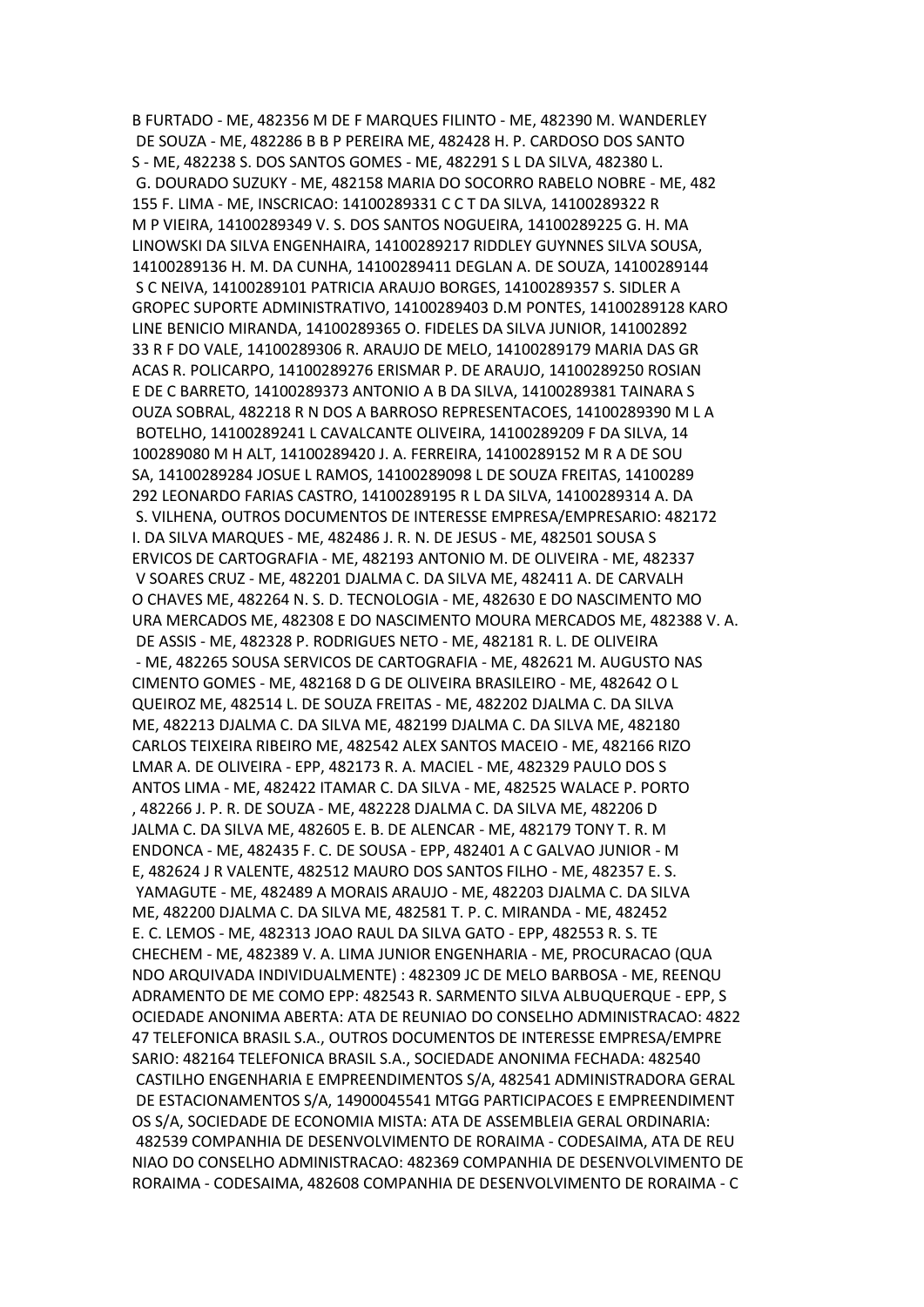ODESAIMA, 482607 COMPANHIA DE DESENVOLVIMENTO DE RORAIMA - CODESAIMA, 4 82334 COMPANHIA DE DESENVOLVIMENTO DE RORAIMA - CODESAIMA, SOCIEDADE EM PRESARIA LIMITADA: ALTERACAO: 482377 INDUSTRIA COMERCIO E MINERACAO CAM POS NOVOS LTDA, 482298 FABIANA PEREIRA DE ABREU - ME, 482393 SILVEIRA E CARVALHO LTDA ME, 482194 AMAJARI CONSTRUCOES E COMERCIO LTDA - EPP, 48 2145 FENG E BANDEIRA - REPRESENTANTE DO COMERCIO DE MERCADORIA EM GERAL COM IMPORTACAO E EXPORTACAO LTDA - ME, 482297 LIRA & CIA LTDA, 482261 SUPERMERCADO GAVIAO LTDA, 482646 EMPORIUM GOURMET COMERCIO DE ALIMENTOS E BEBIDAS LTDA - ME, 482647 R J COMERCIO DE ROUPAS LTDA - ME, 482535 L ORENZI E LORENZI LTDA - ME, 482433 H. A. C. DA SILVA CUNHA E CIA LTDA - EPP, 482398 AUTO PECAS MAVERICK LTDA - ME, 482152 DANIEL LOPES CARDOSO - ME, 482568 MAV - MONITORAMENTO DE ALARME E VIDEO LTDA - ME, 482507 J H R SOUSA FILHO & CIA LTDA - ME, 482185 DIVA OLIVEIRA DA SILVA ME, 482 611 F. M. V. DA SILVA & CIA LTDA - ME, 482648 TARUMA INDUSTRIA E COMERC IO DE ALIMENTOS LTDA - EPP, 482382 CLIMEPSI - CLINICA PSICOLOGICA LTDA , 482278 MANHATTAN CONSTRUCOES E SERVICOS LTDA - EPP, 482622 EMPAV - CO MERCIO E SERVICOS LTDA - EPP, 482464 RR DOMOTICA - SERVICO DE AUTOMACAO LTDA - ME, 482508 N. M. SILVA E CIA LTDA - ME, 482136 M J DE BRITO FIL HA E CIA LTDA - ME, 482262 VISAO TATICA SERVICOS LTDA - ME, 482633 MACH ADO & MOURA LTDA - ME, 482547 AZEVEDO & SCHIRMER CONSULTORIA LTDA - ME, 482137 COELHO E COELHO E CIA LTDA ME, 482156 W. M. CAVALCANTE & CIA LT DA ME, 482601 MENFIS VESTUARIO E ACESSORIOS LTDA - ME, 482439 SILVA & A RAUJO SERVICOS E COMERCIO LTDA - EPP, 482365 GOMES DE CASTRO & TAMBKE L TDA - EPP, 482295 BRUNO M. R. COSTA & CIA LTDA - ME, 482323 ALBA COMERC IO E SERVICOS LTDA, 482420 DC. COMERCIO E SERVICOS DE APARELHOS CELULAR ES LTDA - EPP, 482487 PINOTTI E ARAUJO CONFECCOES LTDA - ME, 482563 SAO LUCAS COMERCIO E REPRESENTACAO AGRICOLA LTDA, 482355 ACOSTUMADO ALIMEN TOS LTDA, 14900045550 EMPAV - COMERCIO E SERVICOS LTDA - EPP, 149000455 68 FERMAZON RORAIMA IND. E COM. DE ACOS LTDA, 482591 ATTIVA PRESTACOES DE SERVICOS LTDA - ME, 482259 UMUARAMA MOTO PECAS LTDA - ME, 482631 SOM AQ INDUSTRIA E COMERCIO DE ETIQUETAS E BOBINAS LTDA - ME, 482409 CONCRE ART ENGENHARIA LTDA - EPP, 482436 COMERCIAL NOVA ZELANDIA LTDA - ME, 48 2177 CLINICA NUTRICIONAL REVIVE RORAIMA LTDA - ME, 482597 MWBV - EMPREE NDIMENTOS IMOBILIARIOS SPE LTDA, 482305 MULTIAGRO INDUSTRIA, COMERCIO, IMPORTACAO E EXPORTACAO LTDA, 482441 ALBUQUERQUE & SILVA COMERCIO LTDA - ME, 482175 INFOCENTER COMERCIO & SERVICOS LTDA ME, 482361 F. V. C. DO S SANTOS - ME, 482307 AGUIA REPRESENTANTES COMERCIAIS E AGENTES DO COME RCIO DE TEXTEIS,VESTUARIO,CALCADOS E ARTIGOS DE VIAGEM LTDA - ME, 48232 2 TERRANORTE - CONSTRUCAO E COMERCIO DE MATERIAL DE CONSTRUCAO LTDA - M E, 482467 MOVEIS PLANEJADOS E MODULADOS LTDA EPP, 482279 SILVA & ARAUJO SERVICOS E COMERCIO LTDA EPP, 482616 L A AUTO POSTO LTDA - ME, 482604 MERICEL COMERCIO E SERVICOS LTDA - ME, 482198 IDEIAS E NEGOCIOS ASSESSO RIA EMPRESARIAL LTDA - EPP, 482320 CLINICA PROFTALMO LTDA EPP, 482287 F ERRAZ E FERNANDES LTDA, 482300 TINROL TINTAS RORAIMA LTDA, 482363 LOPES & SOUZA LTDA - ME, 14200124872 DIVA OLIVEIRA DA SILVA E CIA LTDA - ME, 482592 ESPACO CLINICO DA MULHER LTDA - ME, 482596 SILVA & PEREIRA LTDA - ME, 482632 RORAIMA VERDE INDUSTRIA E COMERCIO DE MADEIRAS LTDA - EPP , 482493 ANDRADE E MOTA LTDA - ME, 482583 BTS RORAIMA CONTRUTORA SPE LT DA, 482472 DISTRIBUIDORA RIO BRANCO LTDA - ME, 482350 CACO COMERCIO DE GAS E AGUA REPRESENTACOES COMERCIAIS LTDA - ME, 482448 OLIVEIRA & LIMA LTDA - ME, 482391 SERRARIA NOVA IGUACU LTDA ME, 482373 CONSTRUTORA COBR A LTDA, 482392 FLORIDA CLEAN POWER DE RORAIMA - PRODUCAO DE ENERGIA DE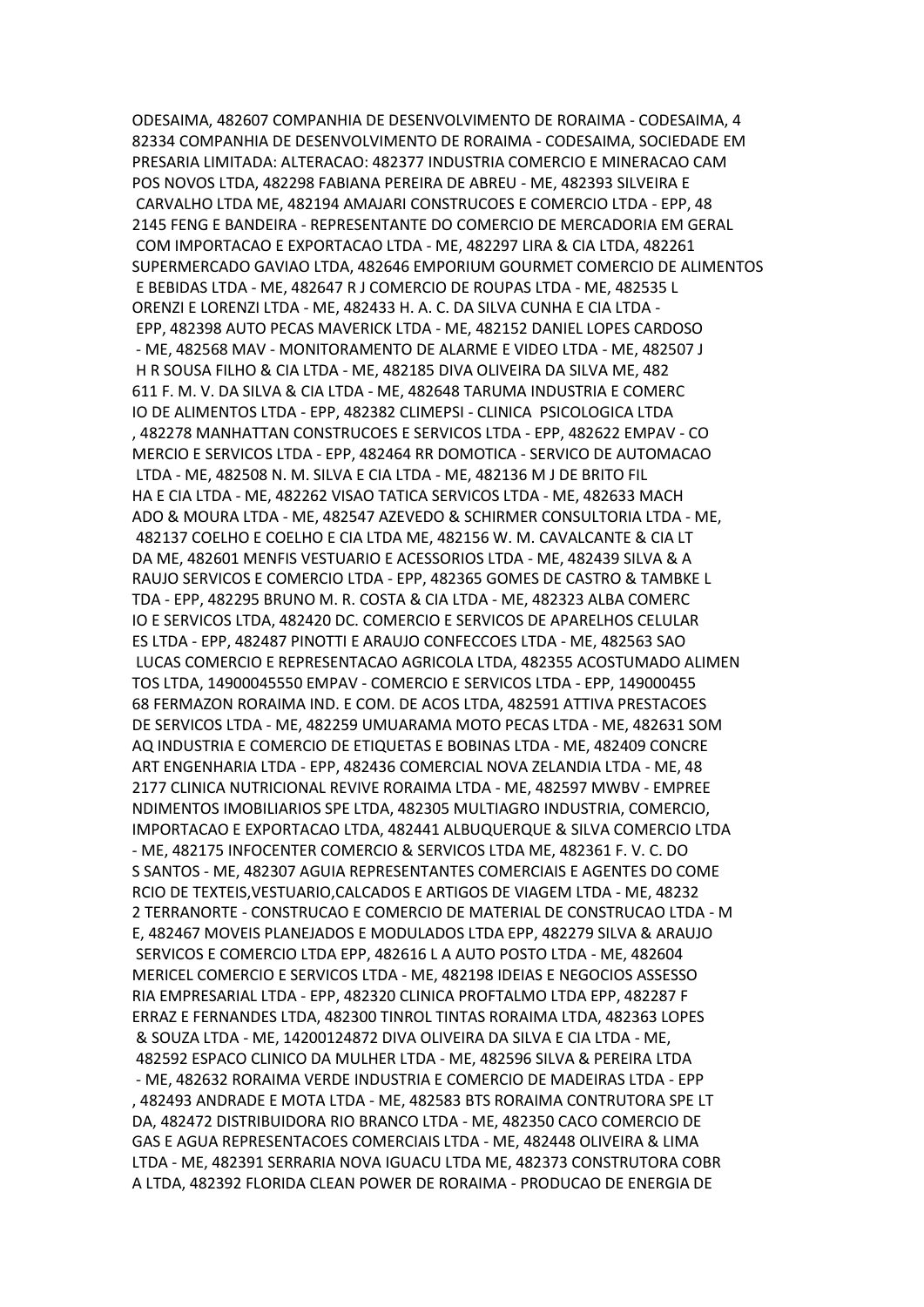RESIDUOS DE MADEIRA LTDA - EPP, 482368 WILLIANS TEOBALDO FIGUERA SUAREZ E CIA LTDA - ME, 482353 G. M. V. COMERCIO DE AUTOMOVEIS LTDA - EPP, 48 2263 THIAGO RAMALHO DOS SANTOS 97672351249 - ME, 482230 F A MENDONCA LO PES - ME, 482442 S. DE SIQUEIRA LOPES & CIA LTDA - ME, 482190 J. F. DO NASCIMENTO E CIA LTDA - ME, 482134 DISTRIBUIDORA RIO NEGRO COMERCIO LTD A, 482456 MT COMERCIO E SERVICOS LTDA - ME, 482554 ELETRONICA ENERGIA L TDA, 482447 SILVA E SOUSA RODRIGUES LTDA - ME, 482573 ACOUGUE E MERCANT IL SUPER OFERTA LTDA - ME, 482364 LIMA & VITAL SERVICOS LTDA - ME, 4825 36 RODRIGUES & MOURA LTDA - ME, 14900045622 M. A. RODRIGUES DOS SANTOS E CIA LTDA - ME, 482603 D N A COMERCIO DE MATERIAL DE ESCRITORIO LTDA, 482519 ANKHA ALIMENTOS LTDA - ME, 482437 TENNESSEE LUCENA SARAIVA - ME, 482235 M.P. E COUTO E CIA LTDA - ME, 482453 SUPREMUS COMERCIO E SERVIC OS LTDA, 482255 FREITAS E SOUZA LTDA - EPP, 482374 BV PNEUS COMERCIO LT DA - ME, 482534 SOARES EMBALAGENS LTDA - ME, 482466 CAETANO E SANTOS LT DA, 482429 F. DAS C. O. DE FREITAS - ME, 14200125020 CHAGAS E FREITAS L TDA - ME, 482499 ANTONINO MENDES DE SOUZA FILHO & CIA LTDA, 482227 PROM IDIA AGENCIA DE PROPAGANDA E PRODUCOES LTDA - EPP, 482144 NUTRIBLOCK DO BRASIL LTDA - EPP, 482183 RODRIGO E CASTANO LTDA ME, 482184 MALRIMARLI I PARTICIPACOES LTDA, 482415 PLENITUDE MODAS LTDA - ME, 482509 AUTO POS TO NACIONAL E COMERCIO LTDA - EPP, 482354 C. T. L. TERRAPLENAGEM LTDA, 482636 NOVO MUNDO AMAZONIA MOVEIS E ULTILIDADES LTDA, 482290 PONTO DAS ANTENAS SEGURANCA ELETRONICA LTDA - ME, 482316 SILVA E SILVA LTDA - ME, 482256 AGAMP COMERCIO IMP. E EXP. LTDA EPP, 482615 CLINICA AUDITIVA SE RVICOS LTDA - ME, CONTRATO: 14200124945 F P E DA COSTA & CIA LTDA ME, 1 4200125046 RORAIMA COMUNICACOES LTDA, 14200125127 FARMACIA DIA E NOITE LTDA, 14200125038 T L SARAIVA TREINAMENTO GERENCIAL LTDA - ME, 14200125 089 CONSULTASSE - SERVICOS DE CONSULTORIA E ASSESSORIA EMPRESARIAL LTDA , 14200124988 OLIVEIRA & HYPOLITO LTDA, 14200124929 DM COMERCIO DE ALIM ENTOS LTDA - ME, 14200124856 FELIPE SANTOS DA SILVA E CIA LTDA ME, 1420 0124970 DUARTE & LIRA LTDA, 14200124996 S & M PROMOTORA DE COBRANCA E I NFORMACOES CADASTRAIS LTDA, 14200124937 EPA MATERIAIS DE CONSTRUCAO LTD A - ME, 14200125101 INOVAR CLINICA ODONTOLOGICA LTDA, 14200125054 WASHI NGTON & MATOS LTDA, 14200125071 SCHRAMM & SILVA ENGENHARIA LTDA, 142001 25119 PCRB CELULARES E ELETRONICOS LTDA, 14200124902 LIMA E RAMOS LTDA, 14200124881 F A MENDONCA LOPES & COMERCIO DE MEDICAMENTOS LTDA ME, 142 00124899 CARMEN STEFFENS COMERCIO DE CALCADOS LTDA, 14200125062 FARMA F REITAS PRODUTOS FARMACEUTICOS LTDA, 14200125011 AGRO NORTE PESQUISA E S EMENTES NORTE LTDA, 14200125097 FACCIOGAS SERVICE COMBUSTIVEIS LTDA, 14 200124911 J R MADEIRAS INDUSTRIA & COMERCIO DE MADEIRAS IMPORTACAO E EX PORTACAO LTDA, 14200124961 K G MADEIRAS INDUSTRIA & COMERCIO DE MADEIRA S IMPORTACAO E EXPORTACAO LTDA, 14200124864 MAVERICK SERVICOS DE PINTUR AS DE EDIFICIOS LTDA - ME, 14200125003 CRUZ & BEKEL LTDA, 14200124953 F REIRE E LIMA LTDA, DESENQUADRAMENTO DE EPP: 482492 VERSATIL CONSTRUCOES E ENGENHARIA LTDA, ENQUADRAMENTO DE EPP: 482253 DM COMERCIO DE ALIMENT OS LTDA - EPP, ENQUADRAMENTO DE MICROEMPRESA: 482302 FREIRE E LIMA LTDA - ME, 482318 K G MADEIRAS INDUSTRIA & COMERCIO DE MADEIRAS IMPORTACAO E EXPORTACAO LTDA- ME, 482246 LIMA E RAMOS LTDA - ME, 482284 F. DAS C. O. DE FREITAS - ME, 482549 CONSULTASSE - SERVICOS DE CONSULTORIA E ASSE SSORIA EMPRESARIAL LTDA - ME, 482577 INOVAR CLINICA ODONTOLOGICA LTDA - ME, 482399 S & M PROMOTORA DE COBRANCA E INFORMACOES CADASTRAIS LTDA M E, 482406 CRUZ & BEKEL LTDA - ME, 482339 DUARTE & LIRA LTDA - ME, 4825 48 SCHRAMM & SILVA ENGENHARIA LTDA - ME, 482537 WASHINGTON & MATOS LTDA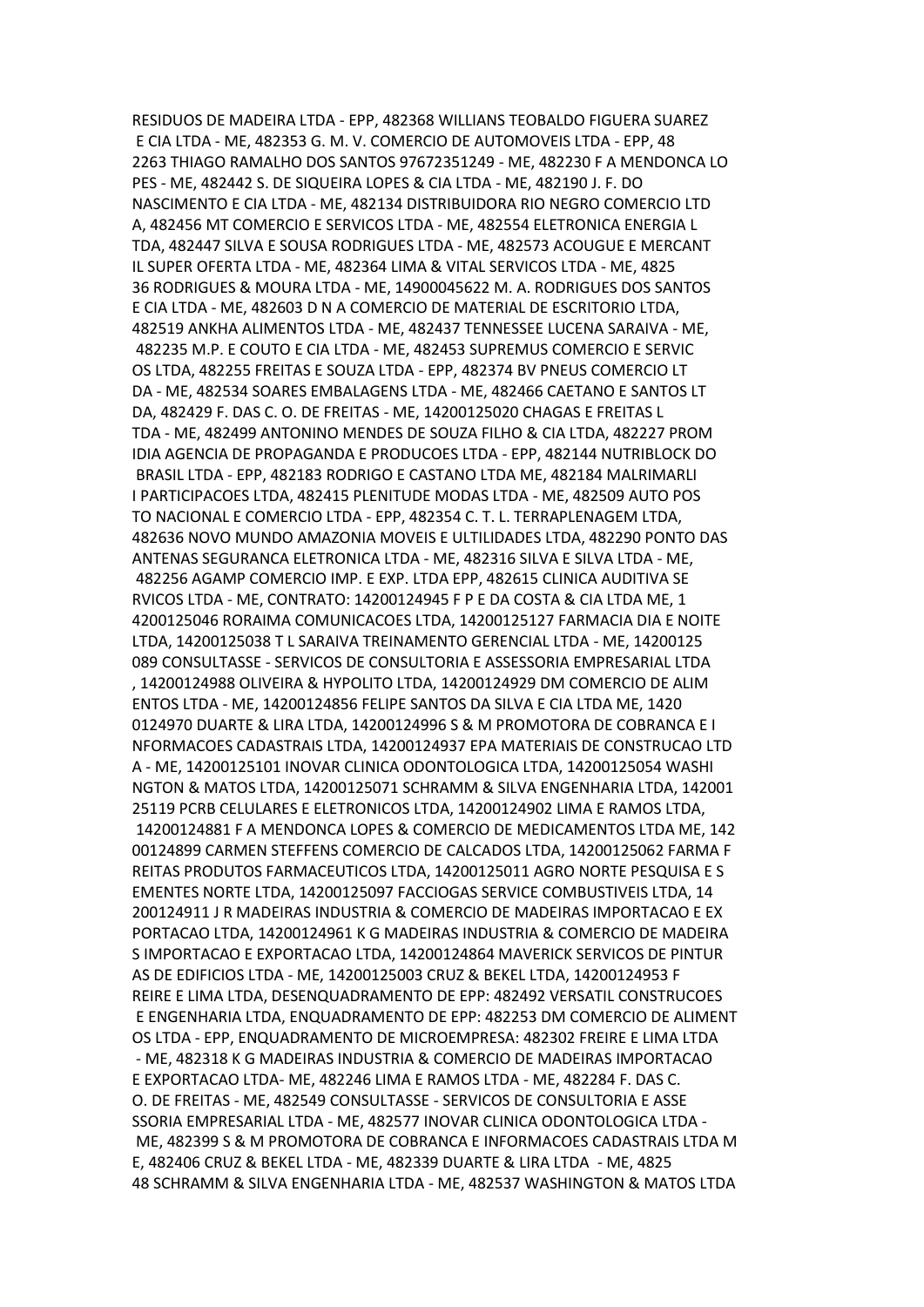- ME, 482405 R. DO NASCIMENTO E CIA LTDA - ME, 482367 OLIVEIRA & HYPOL ITO LTDA - ME, 482495 RORAIMA COMUNICACOES LTDA - ME, 482240 CARMEN STE FFENS COMERCIO DE CALCADOS LTDA - ME, 482619 FARMACIA DIA E NOITE LTDA ME, 482544 FARMA FREITAS PRODUTOS FARMACEUTICOS LTDA - ME, 482579 PCRB CELULARES E ELETRONICOS LTDA - ME, 482250 J R MADEIRAS INDUSTRIA & COME RCIO DE MADEIRAS IMPORTACAO E EXPORTACAO LTDA ME, EXTINCAO/DISTRATO: 48 2326 OLIVEIRA & CALDAS LTDA - ME, 482301 M. V. MACEDO & LTDA - ME, 4825 58 J B PERES & CIA LTDA ME, 482221 CORREA E OLIVEIRA LTDA - ME, 482594 PRATA COMERCIO E SERVICOS LTDA ME, 482153 LIMA & ICASSATTI- LTDA - ME, 482146 SAMPAIO & CIA LTDA - ME, 482468 CORREA E CORREA LTDA - ME, 48233 3 MONTE DAS OLIVEIRAS SERVICOS LTDA - ME, INSCRICAO: 14100289187 F. DAS C. O. DE FREITAS, OUTROS DOCUMENTOS DE INTERESSE EMPRESA/EMPRESARIO: 4 82299 R DO NASCIMENTO E CIA LTDA, 482443 CANTAL & MIRANDA SERV. COM. RE P. IMP. EXP LTDA - EPP, 482165 J. PEREIRA SILVA & CIA LTDA - ME, 482600 FERREIRA E PICAO LTDA - EPP, 482204 FACE ENGENHARIA LTDA, 482260 V. S. CONSTRUCOES E SERVICOS LTDA - EPP, 482488 CONSTRUTORA ANAUA TRANSPORTE E TURISMO LTDA ME, 482315 LIGHT NORTE PROJETOS, CONSTRUCOES E SERVICOS LTDA - EPP, 482362 WR COMERCIO & SERVICOS LTDA - EPP, 482154 MORAES & SILVEIRA LTDA - EPP, 482383 FARIA, FERREIRA E CORDEIRO LTDA, 482142 C B PEDRA SERVICOS E CONSTRUCOES LTDA - EPP, 482404 VIDRACARIA E CONSTRUCA O MOTA E SUDRE LTDA - ME, 482469 ROCHA & ALENCAR TECNOLOGIA LTDA - ME, 482267 RWA COMERCIO E CONSTRUTORA LTDA - EPP, 482174 MENDONCA & CIA LTD A - EPP, 482252 AG. COMUNICACAO LTDA - EPP, 14900045657 FERNANDES E FER NANDES COMERCIO ATACADISTA DE PRODUTOS ALIMENTICIOS LTDA, 482455 A. D. VIEGAS COMERCIO OPTICO LTDA - ME, 482245 KUKENAN EMPREENDIMENTOS LTDA - EPP, 482275 R. E. CASTRO AVILA & CIA LTDA - EPP, 482626 CENTRO NORTE C ONSTRUCOES LTDA, 482244 KILEI R. ALVES E CIA LTDA - EPP, 482650 VERSATI L CONSTRUCOES E ENGENHARIA LTDA, 482483 RR DOMOTICA - SERVICO DE AUTOMA CAO LTDA - ME, 482538 DISTRIBUIDORA DE BEBIDAS FERGUEDES LTDA, 14900045 584 DIAGONAL URBANA CONSULTORIA LTDA, 482222 CENTRAL SERVICOS E COMERCI O LTDA ME, 482186 CONSTRUTORA CONCEICAO QUEIROZ LTDA - ME, 482460 SOMAR INDUSTRIA E COMERCIO DE ETIQUETAS E BOBINAS LTDA - ME, 482518 ADN COME RCIO, SERVICOS CONSTRUCOES E REPRESENTACOES LTDA - ME, 482141 ELETROWOL TES LTDA, 482513 ATHENAS ENGENHARIA LTDA - EPP, 482366 WF. SERVICOS E C OMERCIO LTDA - ME, 482281 CENTRO DE CAPACITACAO EMPRESARIAL LTDA - ME, 482215 MAGALHAES E ANDRADE LTDA - ME, 482550 MANHATTAN CONSTRUCOES E SE RVICOS LTDA - EPP, 482582 RECEL TERRAPLENAGEM E CONSTRUCOES LTDA, 48257 0 DISTRIBUIDORA DE BEBIDAS FERGUEDES LTDA, 482617 DIAGONAL EMPREENDIMEN TOS E GESTAO DE NEGOCIOS LTDA, 482189 PREMOL INDUSTRIA COMERCIO E SERVI COS LTDA, 482150 COEMA PAISAGISMO, URBANIZACAO & SERVICOS LTDA, 482426 OLIVEIRA E RODRIGUES & CIA LTDA - EPP, 482610 MEDISUL COMERCIO E REPRES ENTACOES LTDA EPP, 482506 EXTREMO NORTE COMERCIO E SERVICOS LTDA - ME, 482606 HANNA COMERCIO E SERVICOS LTDA - ME, 482294 DENTAL ALENCAR IMPOR TACAO E EXPORTACAO COMERCIO E REPRESENTACAO LTDA - EPP, 482580 MARTINS & CIA LTDA, 482545 TERRORAIMA LTDA - EPP, 482396 ANDRADE GALVAO ENGENHA RIA LTDA, 482628 PREMOL INDUSTRIA COMERCIO E SERVICOS LTDA, 482330 CAP CONSTRUCOES LTDA, 482634 JOAO-DE-BARRO COMERCIO E SERVICOS LTDA - ME, 4 82425 OLIVEIRA E RODRIGUES & CIA LTDA - EPP, 482371 FREITAS E SOUZA LTD A - EPP, 482457 JM. COMERCIO DE ALIMENTOS E SERVICOS DRIVE TUR LTDA - M E, 482395 3D EMPREENDIMENTOS CONSTRUCOES E SERVICOS LTDA - EPP, 482423 NSG - CONSTRUCOES LTDA, 482653 TEC DIESEL COMERCIO E SERVICOS DE BOMBAS INJETORAS LTDA - EPP, 482427 OLIVEIRA E RODRIGUES & CIA LTDA - EPP, 48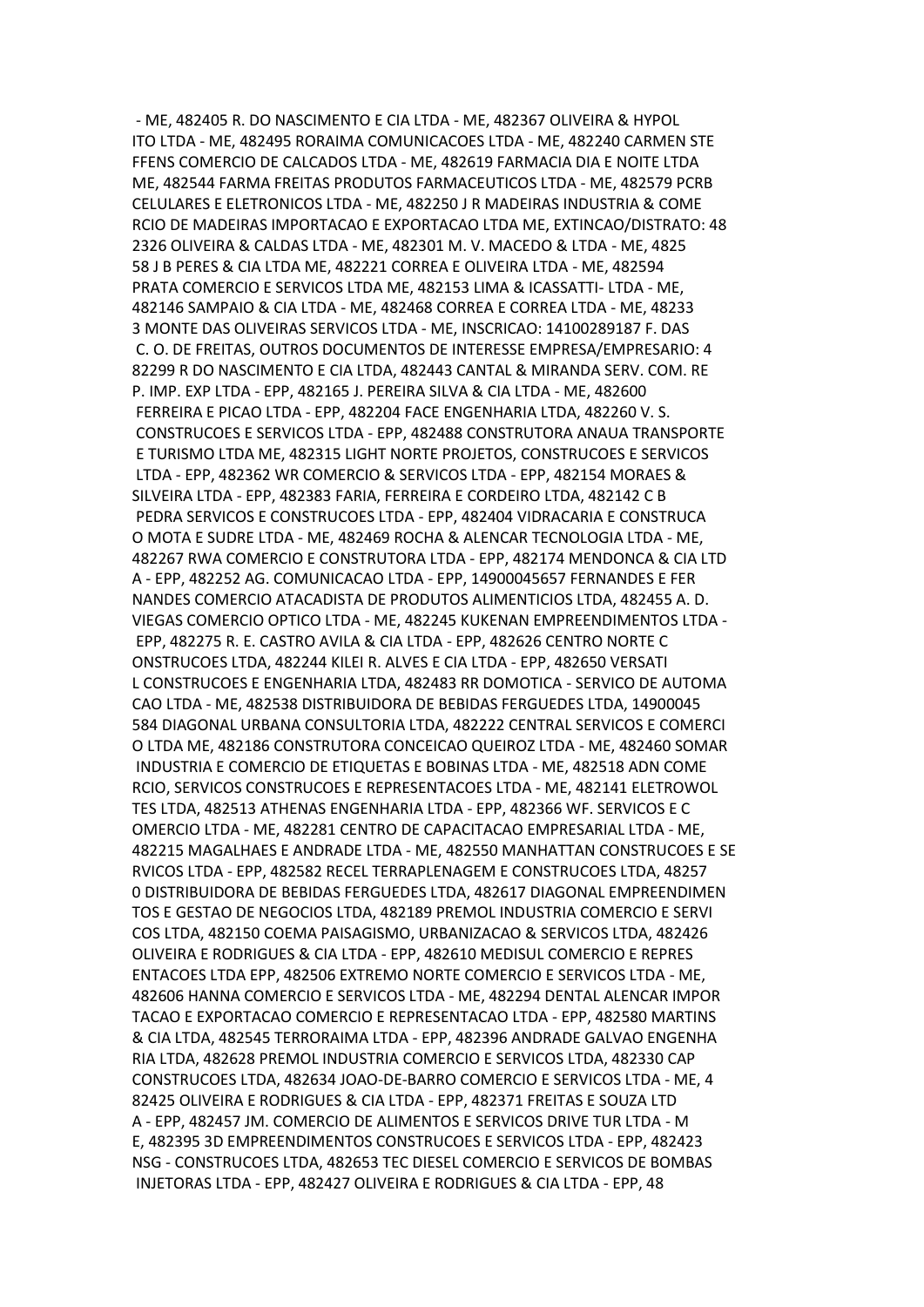2644 TARP - TAXI AEREO LTDA - EPP, 482376 ELETRISUL COMERCIO E REPRESEN TACOES LTDA - EPP, 482531 AMAZON EMPREENDIMENTOS LTDA EPP, 482450 SR. F AZ TUDO, REFORMAS, CONSTRUCOES & REPAROS LTDA - EPP, 482289 MAV - MONIT ORAMENTO DE ALARME E VIDEO LTDA - ME, 482293 COPAN CONSTRUCAO, PAVIMENT ACAO & TERRAPLENAGEM DO NORTE LTDA, 482575 INDUSTRIA DE BEBIDAS AGUA BO A LTDA EPP, 482627 NORTE, SUL CONSTRUCOES, COMERCIO E SERVICOS LTDA - E PP, 482251 ALTO BRILHO SERVICOS DE CONSTRUCOES LTDA - EPP, 482561 SOUSA & SANTIAGO LTDA - ME, 482277 R. E. CASTRO AVILA & CIA LTDA - EPP, 4822 74 R. E. CASTRO AVILA & CIA LTDA - EPP, 482276 R. E. CASTRO AVILA & CIA LTDA - EPP, 482418 TELECARD'S NORTE COMERCIO E SERVICOS DE TELEFONIA L TDA, 482270 VIRTUALDOCS GESTAO DOCUMENTAL LTDA - ME, 482331 SILVA & ALB UQUERQUE LTDA - ME, 482296 D. DE SOUSA RODRIGUES & CIA LTDA - ME, 48247 6 BVNORTE CONSTRUCAO E COMERCIO LTDA, 482587 RENOVO ENGENHARIA LTDA, 48 2620 AMATUR AMAZONIA TURISMO LTDA, 482546 FELIPPI & NETO LTDA, 482282 A MAZON SERVICOS DE MANUTENCAO E COMERCIO DE PECAS LTDA - ME, 482494 J PE REIRA DE JESUS & CIA LTDA, PROCURACAO (QUANDO ARQUIVADA INDIVIDUALMENTE ) : 482560 BIMEKO COMERCIO E CONSTRUCAO LTDA - EPP, 482312 WR COMERCIO & SERVICOS LTDA - EPP, 482403 VITTORIA CONSTRUCOES E COMERCIO LTDA ME, 482344 CUNHA E NASCIMENTO LTDA - ME, REENQUADRAMENTO DE ME COMO EPP: 48 2532 CASA DAS PISCINAS LTDA - EPP, 482609 EXTREMO NORTE COMERCIO E SERV ICOS LTDA - EPP, \*\*\*\*\* DOCUMENTOS EM EXIGÊNCIA: 170053873, 170056236, 1 70033937, 170042073, 170056236, 170055892, 170042073, 170060381, 170057 216, 170065278, 170062708, 170059960, 170054535, 170054390, 170040496, 170059804, 170059278, 170057330, 170053164, 170069427, 170069346, 17006 9346, 170060632, 170059901, 170055310, 170055310, 170055213, 170054675, 170054250, 170054233, 170053415, 170069745, 170069745, 170066932, 1700 48187, 170059901, 170055213, 170054390, 170053733, 170069753, 170061213 , 170059553, 170054578, 170053270, 170062325, 170058344, 170055981, 170 054373, 170053342, 170040496, 170062708, 170062490, 170060632, 17005382 2, 170052303, 170066720, 170054659, 170055078, 170055906, 170058573, 17 0069290, 170069290, 170054950, 170053814, 170055973, 170055078, 1700668 00, 170055043, 170057437, 170056538, 170054683, 170055256, 170055256, 1 70056252, 170065707, 170057739, 170051455, 170055752, 170047806, 170068 919, 170068200, 170062872, 170062643, 170062546, 170062430, 170059928, 170059855, 170059537, 170059391, 170059391, 170058972, 170057887, 17005 7860, 170056325, 170056058, 170055396, 170053946, 170053440, 170053253, 170053040, 170052699, 170052443, 170051455, 170048756, 170045218, 1700 58972, 170056597, 170053113, 170045218, 170070263, 170056597, 170056546 , 170056007, 170062961, 170054896, 170053253, 170051501, 170065669, 170 053105, 170053946, 170053105, 170043185, 170034194, 170043207, 17005153 6, 170055795, 170051536, 170053660, 170053660, 170055450, 170057399, 17 0059448, 170059774, 170062716, 170065774, 170054632, 170054764, 1700520 60, 170054179, 170060691, 170053407, 170050246, 170058557, 170058689, 1 70060187, 170060187, 170068749, 170050238, 170066924, 170068706, 170056 716, 170059472, 170056716, 170059170, 170048608, 170051676, 170055205, 170056082, 170056716, 170057224, 170057593, 170057496, 170060705, 17005 9456, 170058980, 170055582, 170054985, 170059790, 170052028, 170058387, 170053482, 170054160, 170065685, 170056520, 170054985, 170052028, 1700 50882, 170062724, 170058980, 170056970, 170054730, 170054527, 170053652 , 170051714, 170051714, 170059502, 170060152, 170053156, 170057569, 170 056414, 170069117, 170069117, 170068501, 170062082, 170061868, 17005930 8, 170057712, 170057569, 170057518, 170053156, 170054047, 170059197, 17